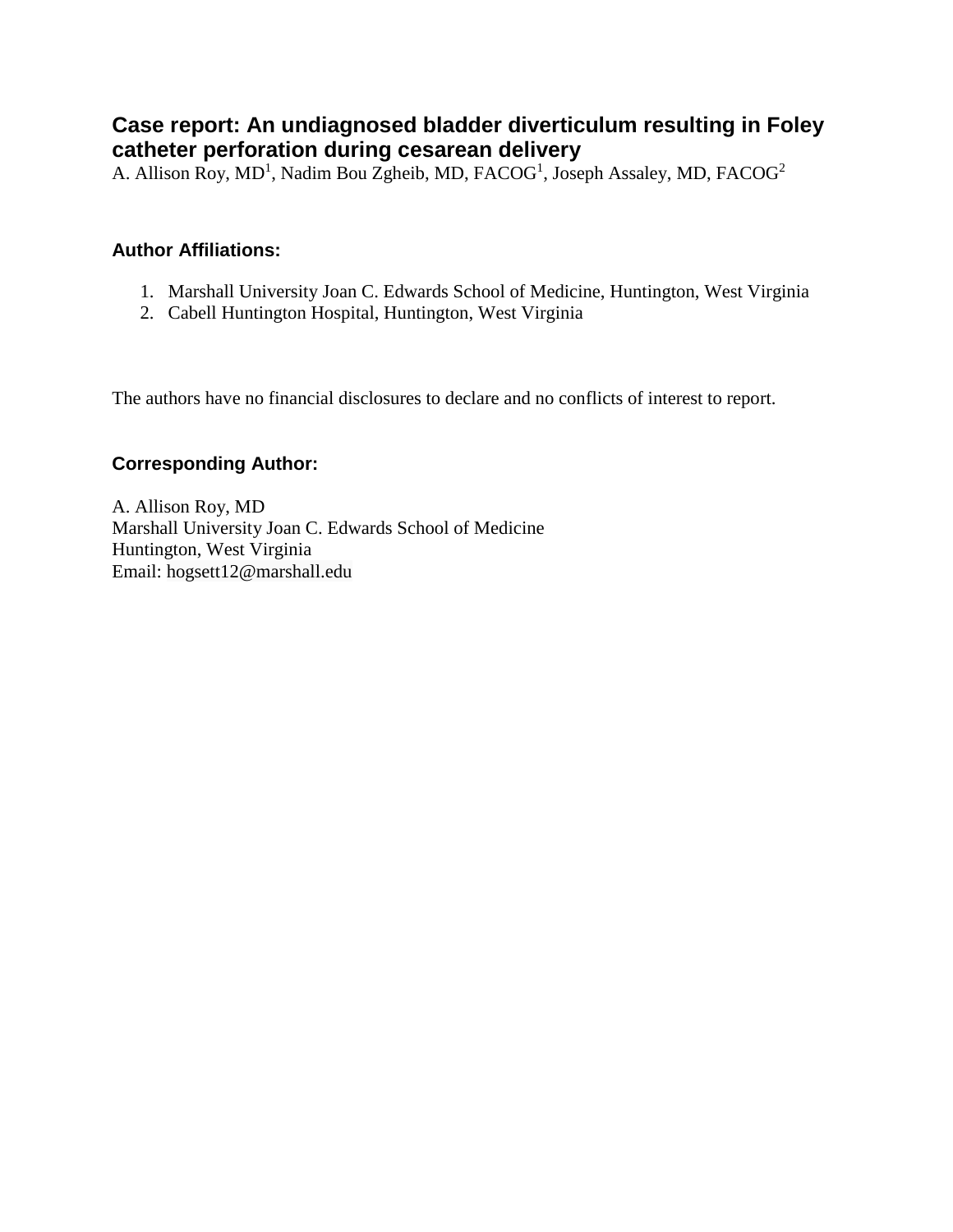#### **Abstract**

A bladder diverticulum is diagnosed when herniated bladder mucosa forms an outpouching from the bladder. Bladder diverticula are uncommon and are significantly more common in males. The following case presents a patient with an undiagnosed bladder diverticulum which was incidentally perforated during Foley catheter placement for a repeat cesarean section. The diagnosis can be difficult in those who are asymptomatic and lack risk factors, such as the following patient.

#### **Keywords**

bladder diverticulum, cesarean

#### **Introduction**

A bladder diverticulum is an outpouching of herniated bladder mucosa that can be congenital or acquired.<sup>1</sup> Acquired diverticula are more common and the most common cause is chronic bladder outlet obstruction.<sup>2</sup> Obstruction can be caused by bladder neck stenosis, urethral stricture, neurogenic bladder, and benign prostatic hyperplasia (BPH) in males.<sup>2</sup> Bladder and pelvic surgery and some congenital syndromes such as Ehlers-Danlos syndrome are less common risk factors.1,3 Males are nine times more likely to be diagnosed with a bladder diverticulum than females.<sup>2</sup>

Complications associated with bladder diverticula include recurrent urinary tract infection (UTI), cystolithiasis, reflux, and a 2-7% risk of bladder transitional cell carcinoma.<sup>2-4</sup> The diagnosis can be difficult to make since some bladder diverticula can also be asymptomatic.<sup>1,3</sup> We present a patient with undiagnosed bladder diverticulum which was incidentally perforated during Foley catheter placement for repeat cesarean delivery.

### **Case description**

A thirty-nine-year old G3P2002 female at 38.3 weeks gestation was admitted for repeat cesarean delivery for gestational hypertension. Her pregnancy was otherwise only complicated by advanced maternal age. Her cesarean was unremarkable until closure of the uterus was being completed. Just as the uterus was being returned to its position inside the pelvis, the patient's Foley catheter emerged into the operative field. The Foley catheter had created an incidental perforation on the posterior portion of the patient's bladder. The cystotomy was localized several centimeters away from the immediate operative field. The patient's bladder was further dissected and cystorrhaphy was completed with the assistance of gynecologic oncology and urology. Interrupted chromic sutures were placed to close the bladder defect. Ureteral stents were also placed.

Cefazolin was continued for twenty-four hours postpartum and then cephalexin by mouth was given for UTI prophylaxis. Oxybutynin by mouth and belladonna and opium rectal suppositories were given to prevent bladder spasm. The patient was discharged on post-operative day 3 with her Foley catheter still in place. On post-operative day 12, a cystogram was performed and a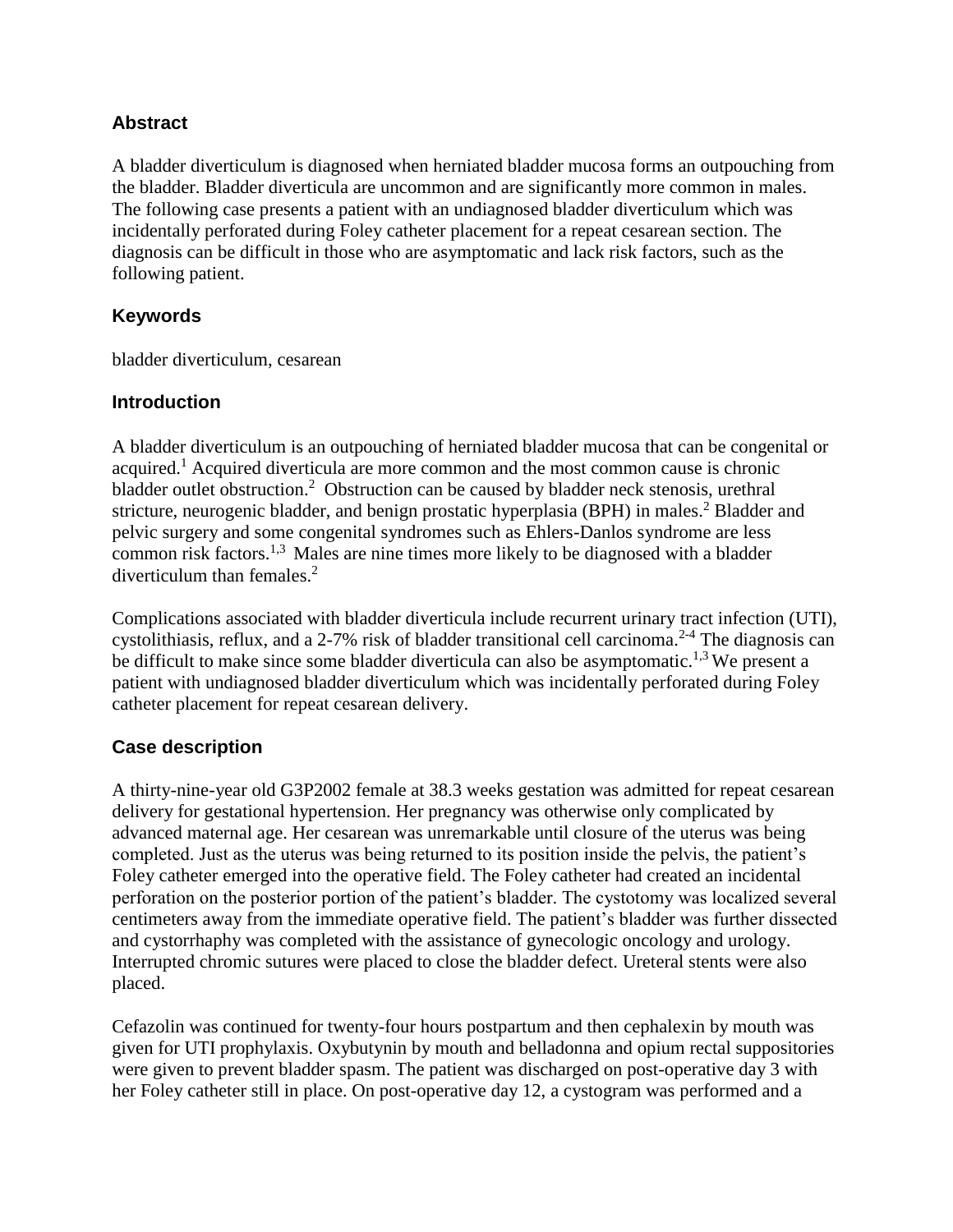large 4x4.3x2.5 centimeter diverticulum was observed in the right anteroposterior portion of the bladder (**Figures 1-2**). No leak was observed. Cystoscopy was performed on post-operative day 18 and a diverticulum was noted at the dome of the bladder. The ureteral stents and Foley catheter were removed. The patient was instructed on timed double voiding. She was seen for 12 week follow up and was experiencing frequency but this gradually improved since Foley catheter removal.



**Figure 1**. Cystogram showing bladder diverticulum at bladder dome.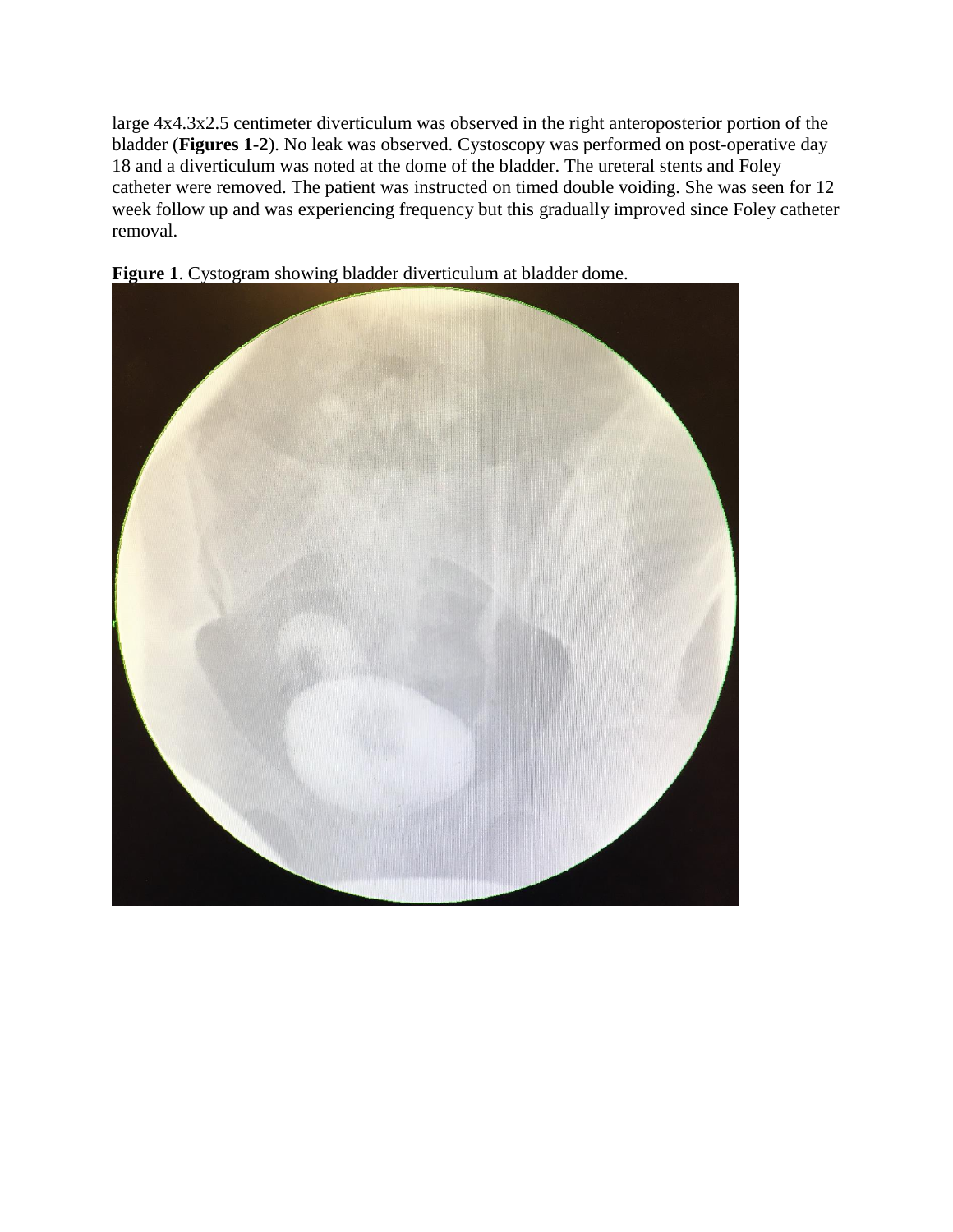

**Figure 2**. Cystogram 15 minutes after contrast introduction, showing bladder diverticulum.

## **Discussion**

The cause of the patient's diverticulum is unclear. She may have had a congenital bladder diverticulum that was asymptomatic and therefore never diagnosed until her Foley catheter created a cystotomy. Pelvic surgery is another possible cause of bladder diverticula.<sup>4,5</sup> Although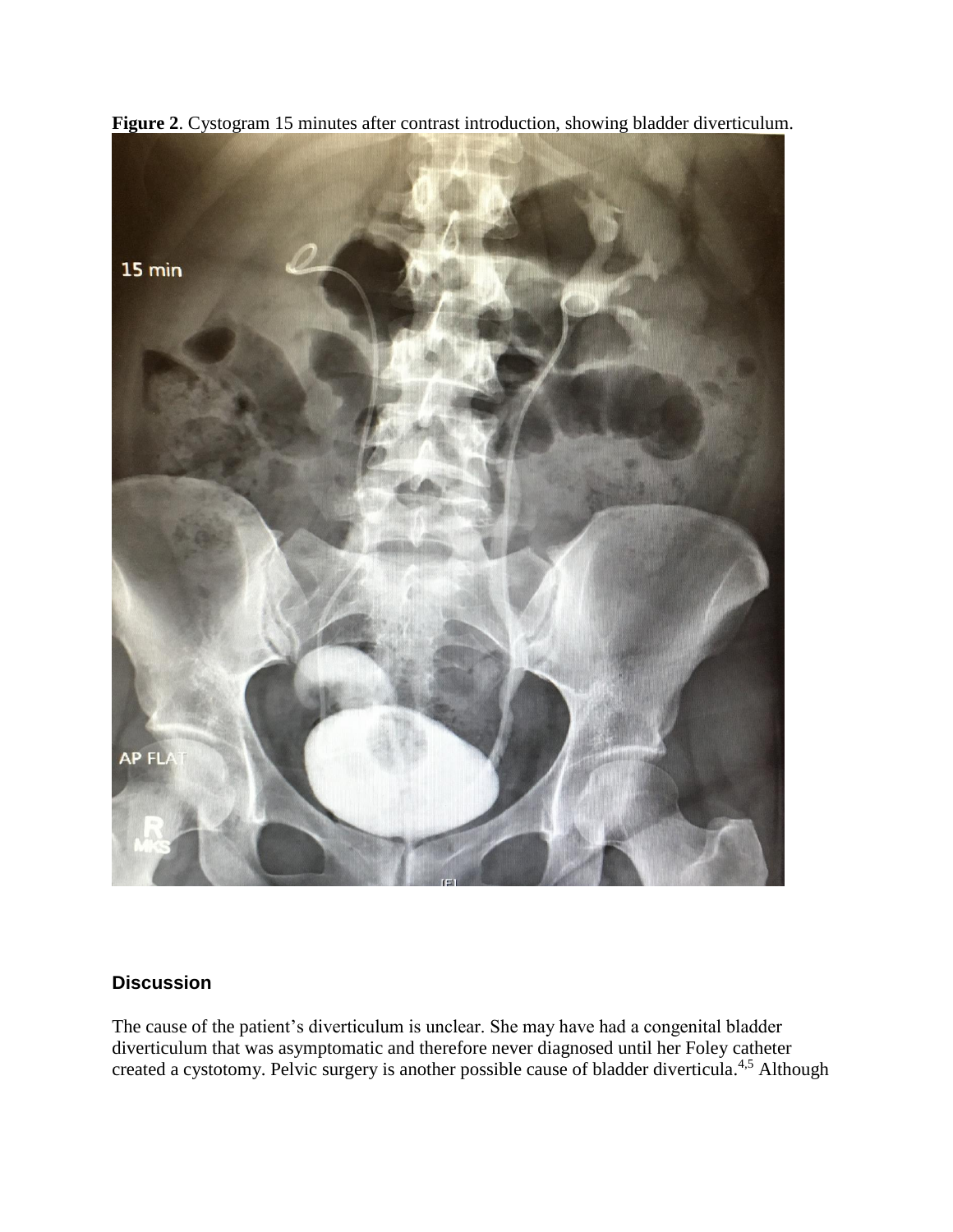the patient had had two previous cesarean deliveries, bladder surgery is a more typical cause and the patient denied any previous bladder procedures.

Congenital syndromes associated with bladder diverticula include Ehlers-Danlos, Diamond-Blackfan, Menkes (kinky-hair), Eagle-Barrett (prune-belly), and Williams syndromes. This patient was ruled out for these congenital syndromes as they typically present early in life with abnormal physical attributes as well as lab derangements.<sup>1,3</sup>

Indications for bladder diverticula repair include insufficient voiding, chronic urinary tract infections, lithiasis or tumor within the diverticulum, and spontaneous diverticular rupture.<sup>4,5</sup> Bladder diverticulectomy is typically indicated and it is traditionally performed by open technique. Laparoscopic and robotic diverticulectomy are also an option based on the surgeon's comfort level with the operation.<sup>5</sup> If the diverticulum is not ruptured, a cystotomy is created at the bladder dome. Ureteral stents are placed to decrease the risk of ureteral injury. The mucosa of the bladder diverticulum is everted and removed. The defect is closed with 3-0 to 5-0 absorbable interrupted suture. A urinary catheter should remain in place for 5-10 days following the procedure. Diverticular excision is usually curative but if a cause of the bladder diverticulum has been pinpointed, the cause should be addressed. For example, if chronic outlet obstruction is the cause, the obstruction should be corrected. $2,4,5$ 

If a cystotomy at the bladder dome occurs, cystorrhaphy should be performed if the defect is larger than 1 centimeter. Defects less than 1 centimeter can be managed with a Foley catheter for 14 days. If cystorrhaphy is performed, two layers of interrupted absorbable 2-0 or 3-0 suture should be used for bladder repair. The bladder can be backfilled with sterile milk to ensure the repair is adequate. A Foley catheter should be left in place for 7-14 days. Prophylactic antibiotics are not required but can be given if deemed necessary. 6

This patient's diverticulum was not excised at the time of perforation because the diverticulum could not be located at the time of repair of the cystotomy. This was likely due to the damage caused by the Foley perforation which was an irregularly shaped defect. Prophylactic antibiotics were used with this patient. Although this is not necessarily indicated, this was done due to the extent of the patient's cystorrhaphy.

This case illustrates that patients with undiagnosed diverticula are at risk of perforation with introduction of Foley catheters. This patient did not have strong risk factors for a diverticulum. Her bladder perforation could have been easily overlooked if the catheter had not moved very superiorly to the defect so that it was easily viewed in the operative field, alerting the surgeons to the cystotomy. Cystorrhaphy was performed and her Foley catheter was left in place to ensure appropriate healing and closure of her bladder. The patient's diverticulum can be repaired surgically at a future date, in particular if she experiences any symptoms. She will need close follow-up as she is at risk of complications including UTI, cystoliths, vesicoureteral reflux, and transitional cell bladder cancer.